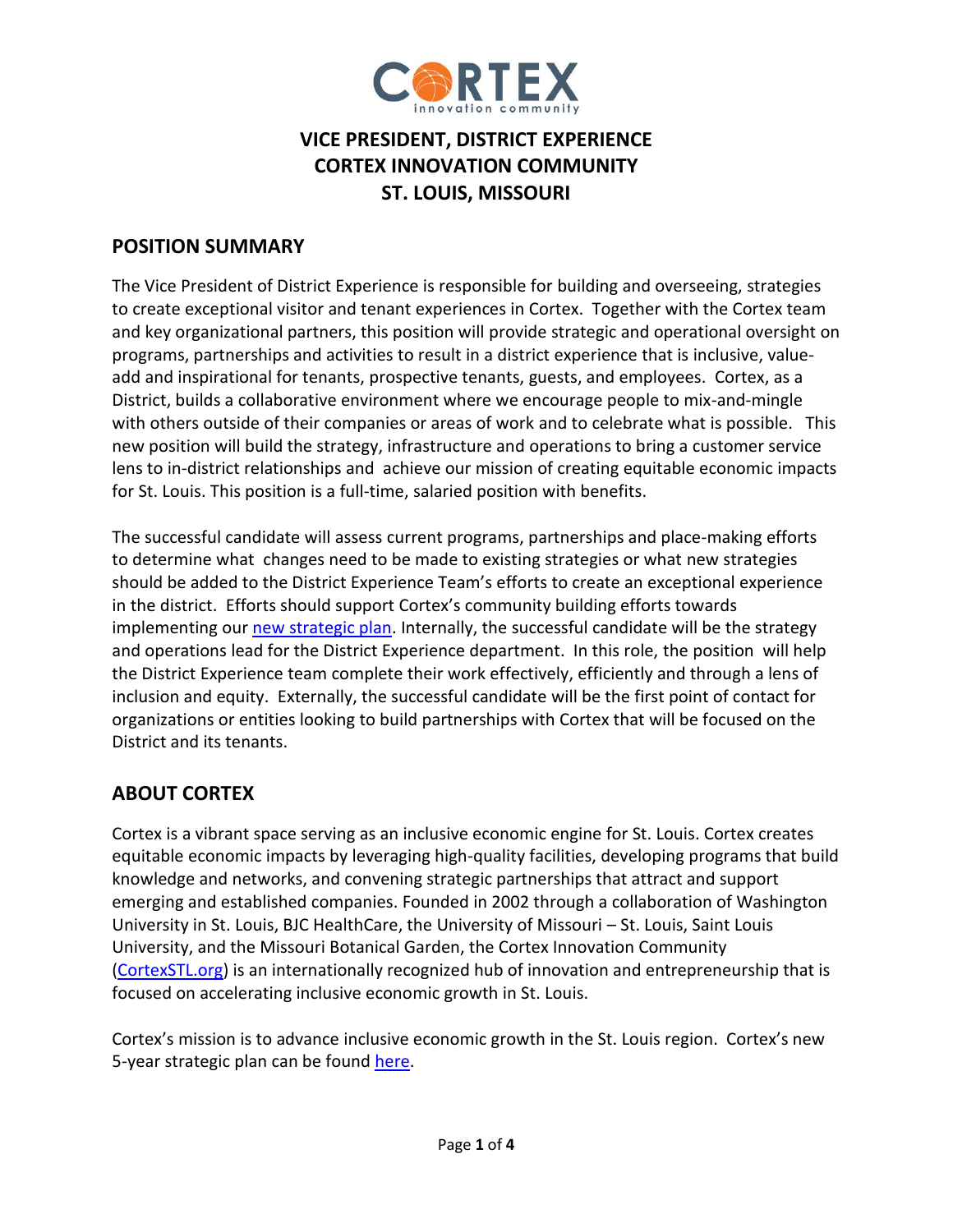

#### **ORGANIZATIONAL RELATIONSHIPS**

| Reports to:        | Senior Vice President, Equitable Economic Impact                   |
|--------------------|--------------------------------------------------------------------|
| Supervises:        | Program Manager and Program Coordinator; occasional interns or     |
|                    | fellows                                                            |
| Collaborates with: | All staff; partner organizations (including but not limited to     |
|                    | Cambridge Innovation Community (CIC) and Venture Café St.          |
|                    | Louis; key funders such as Washington University, St. Louis        |
|                    | University and University of Missouri-St. Louis; district tenants; |
|                    | other regional innovation districts and partnerships               |

#### **POSITION RESPONSIBILITIES**

As a Leadership Team position, this position will lead the department responsible district experience in Cortex. As such, interested candidates must have significant experience developing strategy, leading a team, setting and managing a budget, and other functions of a senior leader in an organization. Specifically for this role, interested candidates must demonstrate experience creating experiences for, and building communities between, a diversity of community members to drive organizational missions. They should have experience in building, implementing and evaluating departmental strategy. They must also demonstrate strong project management skills, be adept at relationship building, practice strategic thinking, and be comfortable with change. Finally, the successful candidate should be experienced in leading a team both to achieve tasks and develop as professionals.

This position will advance our mission by:

- Build strategy to create an excellent guest, tenant and visitor experience in Cortex,
- As the department lead for the District Experience team, build and over oversee operational plans to implement the District Experience strategy,
- Build strategy documents, logic models, evaluation plans, operational toolkits, policies, and other strategic resources to develop, implement and assess activities of the District Experience Department,
- Oversee the design and implementation of partnerships, programing, public space activation, wayfinding and community building in the district,
- Help develop and manage intentional relationship building and maintenance with a variety of key partners, community members, and key constituents related to District Experience,
- Build and manage departmental resources including staff and budget,
- Grow Cortex revenues through rentals, sponsorships, programs or other creative revenue generation strategies,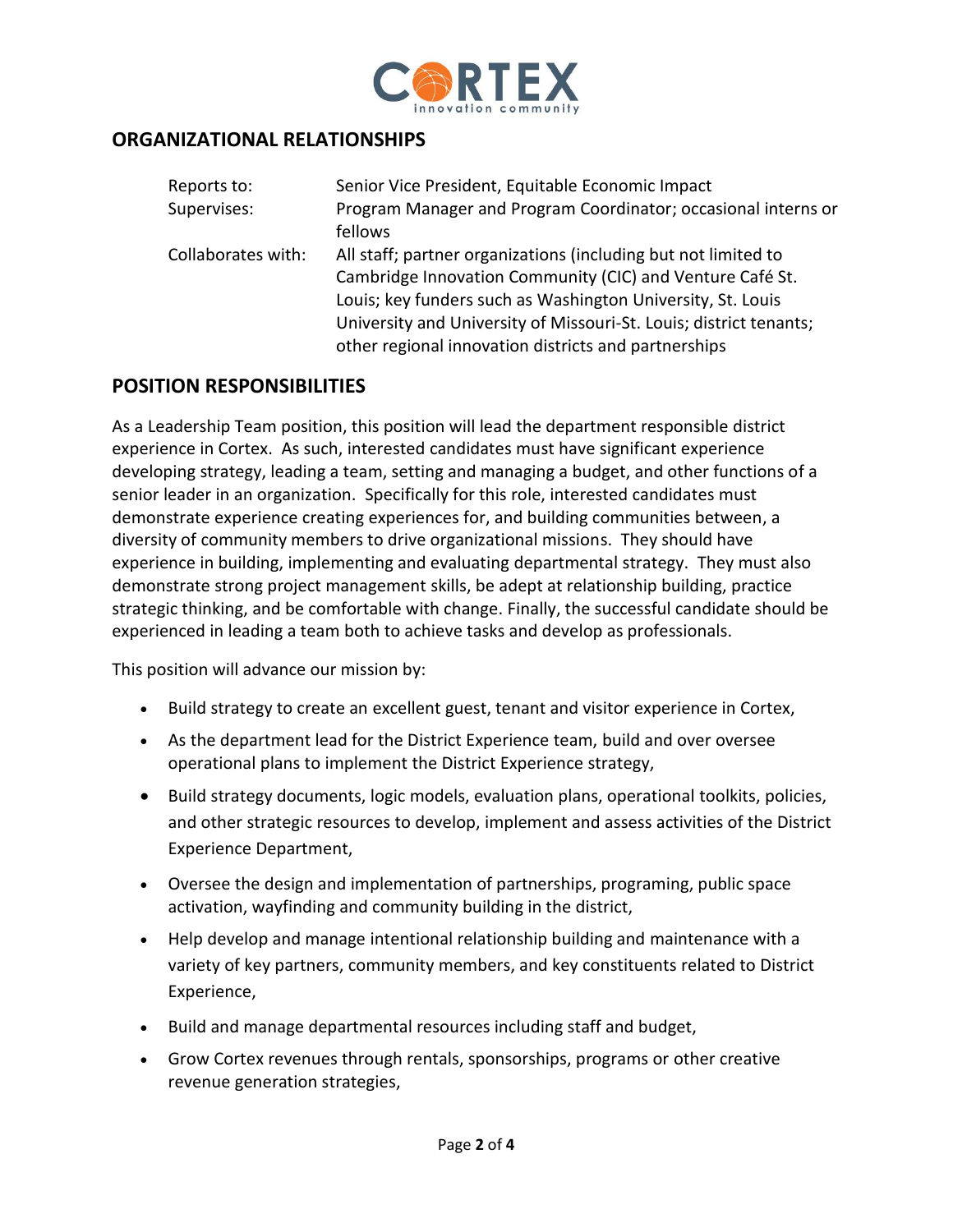

- Build and manage a process to manage significant requests from external organizations to see, and learn from, the District (tours, presentations, etc.),
- Manage team responsible for implementing community-building events in the District, and when necessary, serve to support significant District-wide events,
- Serve as a positive, productive ambassador for Cortex both internally and externally,
- Display a mindset of continuous quality improvement, learning and commitment to diversity, equity and inclusion,
- Follow Cortex policies and code of conduct, ensuring the appropriate handling and use of equipment, tools, and sensitive information,
- Facilitates and attends relevant staff meetings to promote communication and execution of goals and objectives,
- Complete special projects specific to the function of the department or as needed for the department,
- Other duties as assigned within the scope of position expectations.

## **REQUIRED SKILLS, ABILITIES AND ATTITUDE**

- History of building strategy and operations systems to activate place-based spaces that are inclusive, inspiring and excellent with customer service,
- Ability to document department strategy and develop evaluation plans to measure implementation success of those strategies,
- Experience creating and managing department and project budgets,
- Strong understanding of, and ability to, foster excellent customer service practices,
- Excellent project management skills, as demonstrated by successfully managing highstakes projects that involve a diversity of staff towards successful outcomes,
- Strong public speaking skills, and comfort with community engagements,
- Experience with leading meetings, setting agendas, and using them to build coalitions for action,
- Commitment to honesty, transparency, and trust-building across communities,
- Advanced communication skills, especially excellent presentation and writing skills,
- Familiarity with Microsoft Office,
- An eagerness to learn and a commitment to continuous quality improvements,
- Ability to follow-up and follow-through with strong attention to detail,
- Demonstrated ability to work with other people through a positive cooperative effort,
- Experience working with and managing outside vendors,